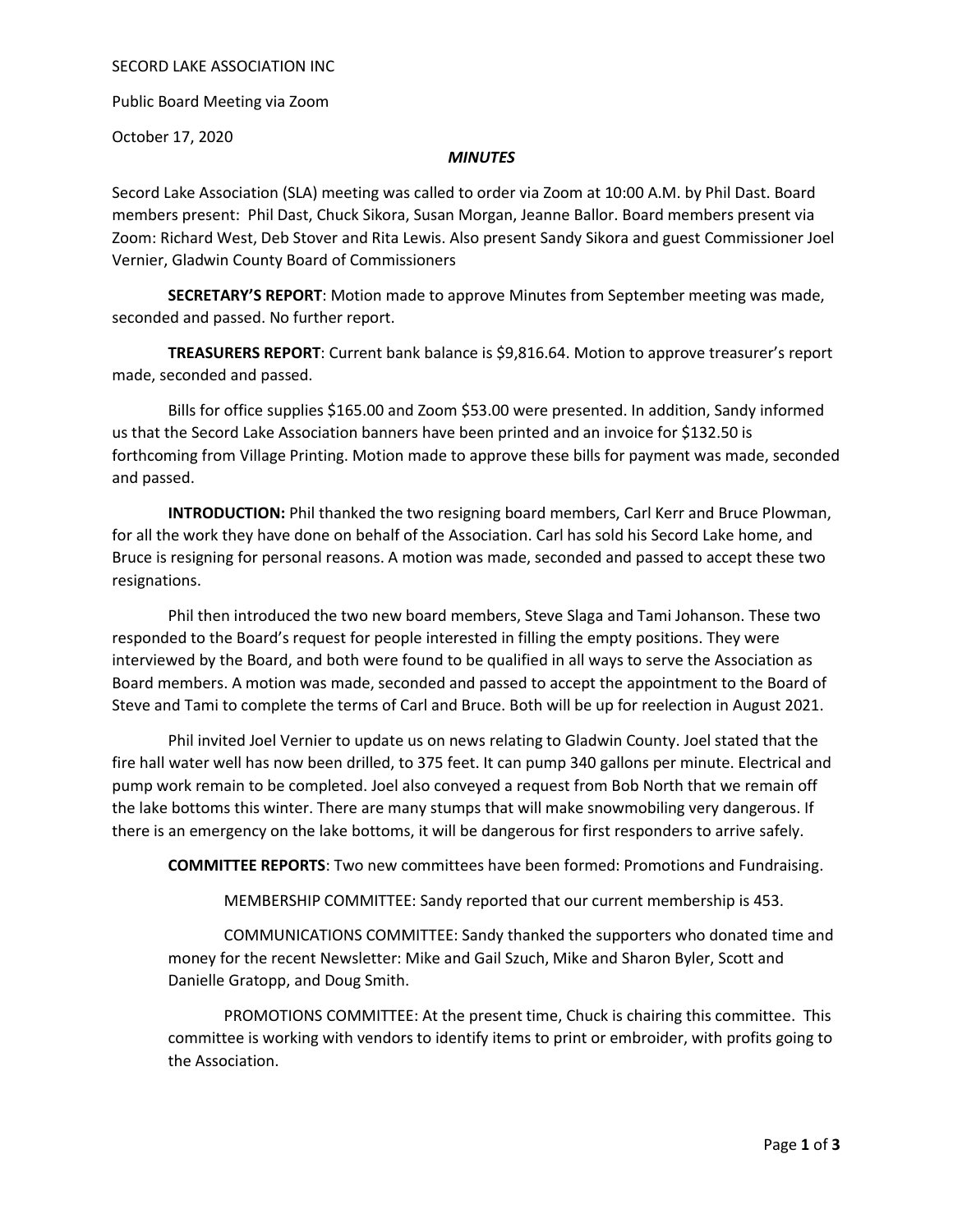## SECORD LAKE ASSOCIATION INC

Public Board Meeting via Zoom

October 17, 2020

FUNDRAISING COMMITTEE: This committee was formed to identify ways to raise funds for repairs to Secord Dam and to support the Association in its endeavors to bring back Secord Lake. The first event will be Sunday October 18.

PRESIDENT'S COMMENTS: Phil acknowledged that this has been a challenging year, but also noted that Secord homeowners are very lucky compared to our friends down-river. FLTF is working daily on issues relating to all 4 dams. Repairs to Secord Dam remain the most affordable of the four. He recommended watching the documentary "Breached," which is about the collapse of Edenville Dam and its aftermath. He also noted that as usual, Boyce has done nothing at all to clean up or repair the dams. He has missed all deadlines. Possession of the dams by FLTF is ongoing in the legal system, both in bankruptcy court and in the condemnation action. He is proud of the increased communications by the Association to its members. He hopes next year we will be able to have in-person meetings, although Zoom will probably continue to be a part of future meetings. Today is the last scheduled public meeting of the year, although more meetings may be called, as the near future is likely to be active. The Board will keep in touch with membership.

FOUR LAKES TASK FORCE UPDATE: Phil stated that the bankruptcy court granted one-week access for inspections of the 4 dams by EGLE, FLTF, engineers and others. The inspections were for the purpose of determining what needs to be done to prepare the dams for winter, as well as identifying any immediate critical issues. Carl Kerr will no longer represent Secord on FLTF. SLA Board has appointed Chuck Sikora to take his place. In a recent News You Can Use, members were informed that FERC has denied Boyce's request for an extension of time to perform repairs and clean up. FLTF has recently sent out a News Flash, noting that planning is still a work in progress, so things will continue to change as we go forward. The methodology for assessments probably won't change for Secord, although it will be reviewed in early 2021. Surveys will be sent to homeowners as part of that review.

Joel explained that it is important to keep in mind that the assessments include operational and capital improvement costs. The capital improvement portion is estimated at \$24 million for Secord. The estimated range of assessment for capital improvements on Secord is \$350-450 per year for the duration of financing. This assessment can be paid in its entirety if a home is sold, or the assessment can stay on the tax records and pass to the buyer. Operating assessment is the working and management of the dams' gates, water levels and storm preparation. This amount is estimated at \$200-300 per year for 3 years. Once the dams are up and running, this will drop to about \$100. It might also be reduced if hydro power is utilized.

Phil stated that both of these elements are legally required. The goal remains to keep total assessments as low as possible, hopefully within the \$350-450 range. It is hoped that these costs will be further refined by April of 2021. Critical repairs will be done now, before winter. State funding and private donations have paid for everything up until now, so homeowners have incurred no assessment liability as of now. Government grants and private donations will continue to fund FLTF's efforts until ownership is transferred and assessments are finalized. Joel added that financing and assessments will be done lake by lake as the lakes come back up.